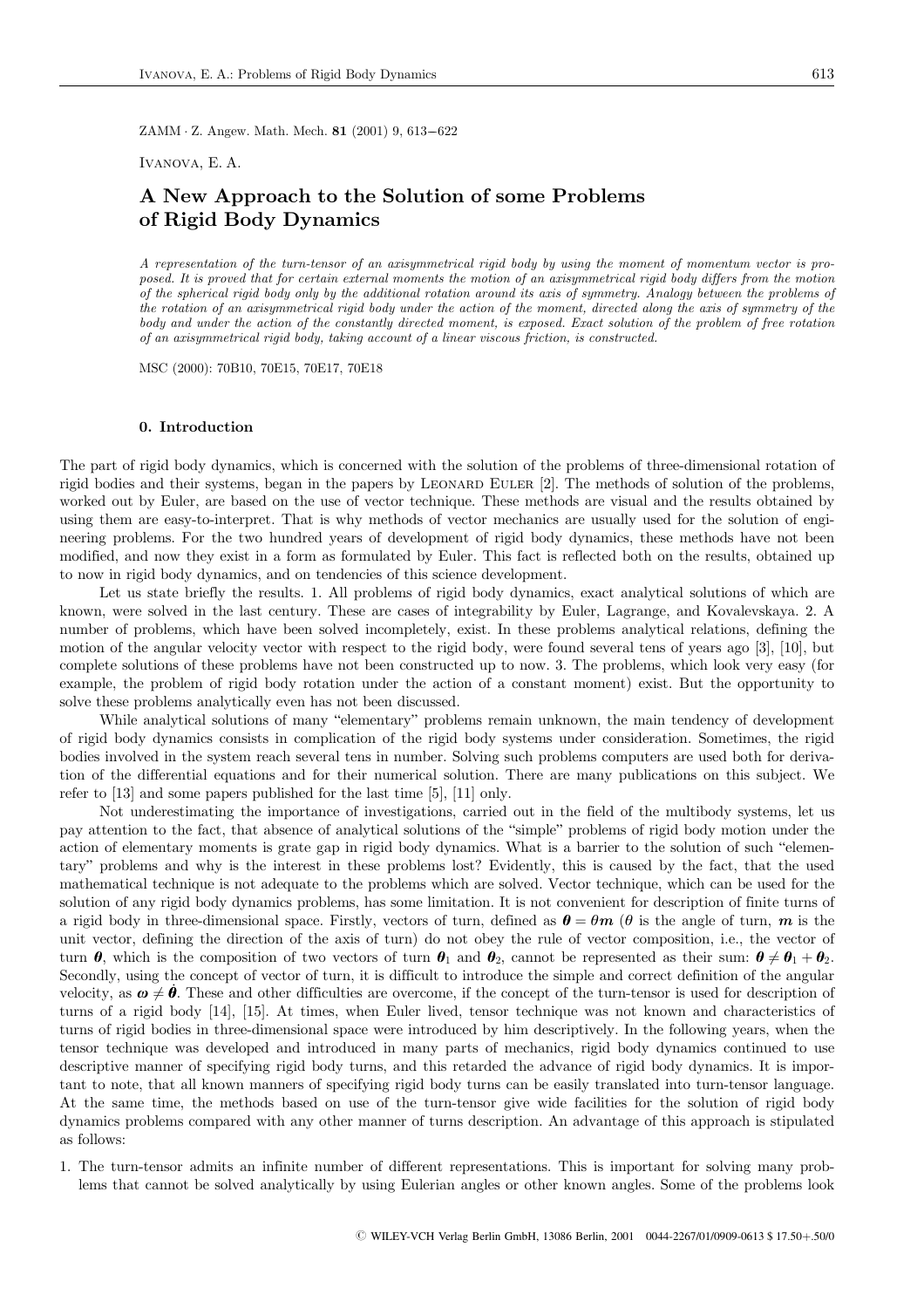very simple, that allows to hope they will be solved analytically if the turn-tensor is represented in a suitable manner.

2. Representation of the turn-tensor is not sure to be chosen beforehand. It can be chosen partially or completely while solving the problem. Such approach is used in the paper by P. A. ZHILIN [15] to study the problem of free rotation of a rigid body. The new approach to the solution of a known problem allows to expose some important facts concerned with the existence of three types of the rotation of a rigid body. These facts were not noted earlier.

One of the feasible representations of the turn-tensor will be proposed in this paper. This representation differs from known representations of the turn-tensor by its dependence on the dynamic characteristics of a rigid body. The methods of solving rigid body dynamics problems, based on the choice of dynamic characteristics of body motion (kinetic moment vector, magnitude of the kinetic moment vector, angle between the kinetic moment vector and some characteristic direction, and others) as the base variables, are worked out both in the theoretical investigations (e.g. [6]) and in applied works (e.g. [1]). Development of these methods is the promising trend in rigid body dynamics, especially for nonconservative problems.

#### 1. The turn-tensor and its use in the kinematics of a rigid body

In this section necessary information on the turn-tensor and the base formulae and definitions of rigid body kinematics stated by using the direct tensor calculus is expounded. Detailed information on this question can be found in P. A. ZHILIN [14], [15].

Definition: A properly orthogonal tensor, i.e. a tensor which is a solution of the equations

$$
\boldsymbol{P} \cdot \boldsymbol{P}^T = \boldsymbol{P}^T \cdot \boldsymbol{P} = \boldsymbol{E}, \qquad \det \boldsymbol{P} = +1, \tag{1.1}
$$

where  $\boldsymbol{E}$  is the unit tensor, is called a *turn-tensor*.

The turn-tensor usually term as the rotation tensor. The author follows P. A. Zhilin [14], [15], where the term "turn-tensor" is used. There the concepts "turn" and "rotation" have different sense. The term "turn" is used fordefining quantities describing instantaneous passage of a rigid body from one position into another. The term "rotation" is used for defining quantities describing the motion of the body (process of passage from one position into another). The turn-tensor does not depend on process of motion; it depends on two positions of a rigid body only (initial and terminating). Therefore we use for it the term "turn-tensor" instead of "rotation tensor" as in the majority of the publications.

**Definition:** The tensors  $S(t)$  and  $S<sub>r</sub>(t)$ , defined by the formulae

$$
\mathbf{S}(t) = \dot{\mathbf{P}}(t) \cdot \mathbf{P}^T(t), \qquad \mathbf{S}_r(t) = \mathbf{P}^T(t) \cdot \dot{\mathbf{P}}(t) \tag{1.2}
$$

are called respectively the left and the right spin-tensor.

**Definition:** The accompanying vector of the left spin-tensor  $\boldsymbol{\omega}(t)$  and of the right spin-tensor  $\boldsymbol{\Omega}(t)$ ,

$$
S(t) = \boldsymbol{\omega}(t) \times \boldsymbol{E}, \qquad S_r(t) = \boldsymbol{\Omega}(t) \times \boldsymbol{E}, \tag{1.3}
$$

are called respectively the left and the right angular velocity vector.

The definition of the vector product as operator between vector and tensor can be found in the books on the direct tensor calculus (see LAGALLY  $[7]$  or the appendix to LURIE  $[9]$ ).

In rigid body dynamics the vector  $\boldsymbol{\omega}(t)$  is called the angular velocity in the space and the vector  $\boldsymbol{\Omega}(t)$  is called the angular velocity in the body. In continuum mechanics the left and the right angular velocity vectors are also known as spatial and material angular velocities.

Eq. (1.3) can be rewritten in equivalent form known as the equations by Poisson:

$$
\dot{\boldsymbol{P}}(t) = \boldsymbol{\omega}(t) \times \boldsymbol{P}(t), \qquad \dot{\boldsymbol{P}}(t) = \boldsymbol{P}(t) \times \boldsymbol{\Omega}(t). \tag{1.4}
$$

The left and the right angular velocities are related by the formulae

$$
\boldsymbol{\omega}(t) = \boldsymbol{P}(t) \cdot \boldsymbol{\Omega}(t), \qquad \boldsymbol{\Omega}(t) = \boldsymbol{P}^T(t) \cdot \boldsymbol{\omega}(t). \tag{1.5}
$$

If the turn-tensor is known, the left and the right angular velocities can be rapidly calculated:

$$
\boldsymbol{\omega}(t) = -\frac{1}{2}(\dot{\boldsymbol{P}}(t) \cdot \boldsymbol{P}^T(t))_{\times}, \qquad \boldsymbol{\Omega}(t) = -\frac{1}{2}(\boldsymbol{P}^T(t) \cdot \dot{\boldsymbol{P}}(t))_{\times}, \qquad (1.6)
$$

where operator ( $)_{\times}$  called vector invariant has the following sense (see [7], [9]): If the tensor **A** is represented as a sum of diads, for example  $\mathbf{A} = \mathbf{a}\mathbf{b} + \mathbf{c}\mathbf{d}$ , then  $\mathbf{A}_{\times} = \mathbf{a} \times \mathbf{b} + \mathbf{c} \times \mathbf{d}$ .

The inverse problem (the problem of determination of the turn-tensor to the known angular velocity) is called the problem by Darboux. There are two formulations of the Darboux problem: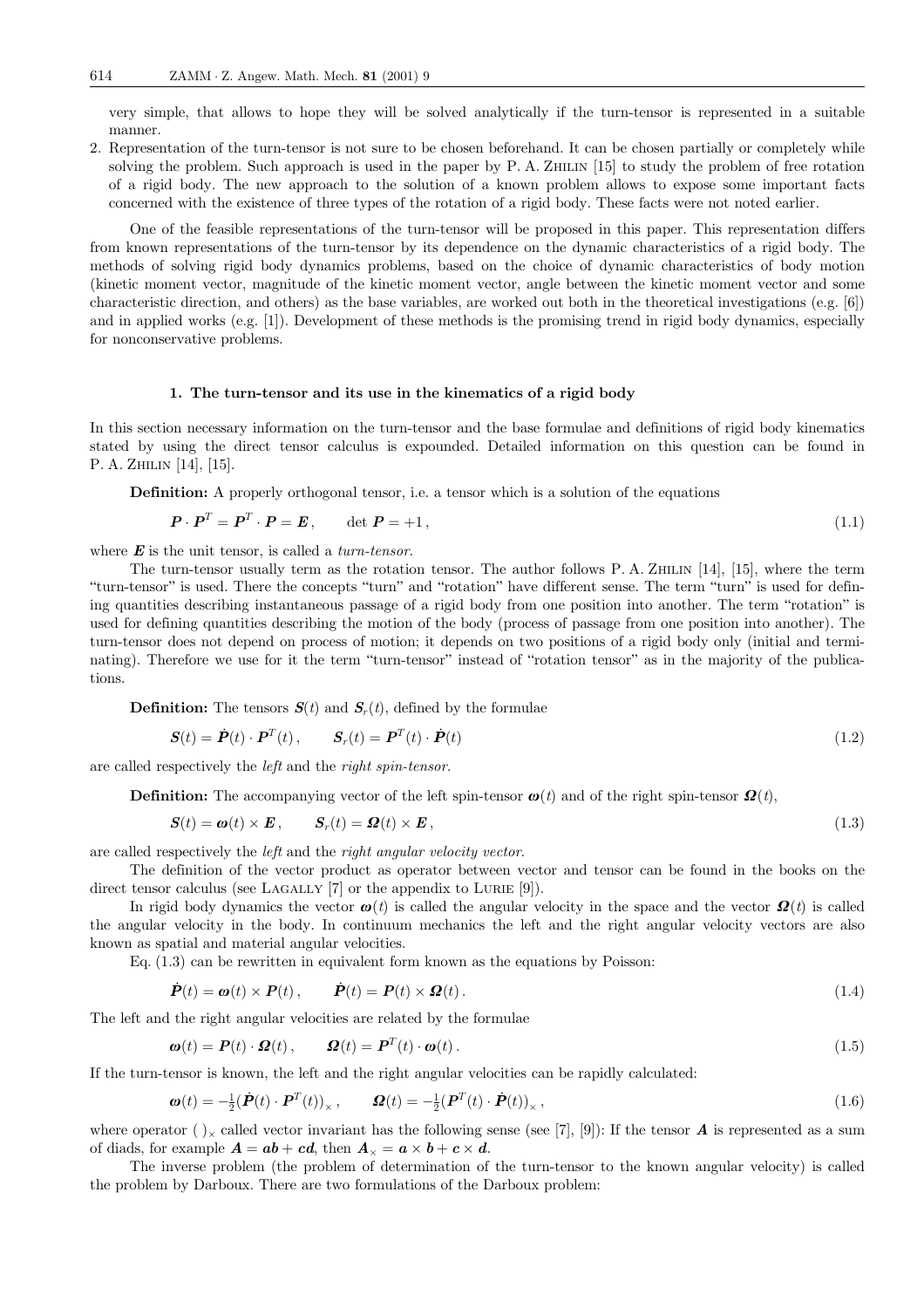• The left Darboux problem is

$$
\dot{\boldsymbol{P}}(t) = \boldsymbol{\omega}(t) \times \boldsymbol{P}(t), \qquad \boldsymbol{P}(0) = \boldsymbol{P}_0, \qquad \boldsymbol{P}_0 \cdot \boldsymbol{P}_0^T = \boldsymbol{E}, \qquad \det \boldsymbol{P}_0 = 1. \tag{1.7}
$$

• The right Darboux problem is

$$
\dot{\boldsymbol{P}}(t) = \boldsymbol{P}(t) \times \boldsymbol{\Omega}(t), \qquad \boldsymbol{P}(0) = \boldsymbol{P}_0, \qquad \boldsymbol{P}_0 \cdot \boldsymbol{P}_0^T = \boldsymbol{E}, \qquad \det \boldsymbol{P}_0 = 1. \tag{1.8}
$$

Theorem: Every turn-tensor can be represented as the composition of any number n of turn-tensors:

$$
\boldsymbol{P}(t) = \boldsymbol{P}_n(t) \cdot \boldsymbol{P}_{n-1}(t) \cdot \ldots \cdot \boldsymbol{P}_3(t) \cdot \boldsymbol{P}_2(t) \cdot \boldsymbol{P}_1(t). \tag{1.9}
$$

**Theorem:** If the turn-tensor  $P(t)$  is represented as the composition of two turn-tensors  $P_1(t)$  and  $P_2(t)$ , then the angular velocity vector  $\boldsymbol{\omega}(t)$ , corresponding to the turn-tensor  $\boldsymbol{P}(t)$ , is expressed in terms of the angular velocity vectors  $\mathbf{\omega}_1(t)$  and  $\mathbf{\omega}_2(t)$ , corresponding to the turn-tensors  $\mathbf{P}_1(t)$  and  $\mathbf{P}_2(t)$ , as follows:

$$
\boldsymbol{P}(t) = \boldsymbol{P}_2(t) \cdot \boldsymbol{P}_1(t) \quad \Rightarrow \quad \boldsymbol{\omega}(t) = \boldsymbol{\omega}_2(t) + \boldsymbol{P}_2(t) \cdot \boldsymbol{\omega}_1(t). \tag{1.10}
$$

**Euler theorem:** Every turn-tensor  $P(t) \neq E$  can be represented uniquely in the form

$$
P(\theta m) = (1 - \cos \theta(t)) m(t) m(t) + \cos \theta(t) E + \sin \theta(t) m(t) \times E, \qquad |m(t)| = 1,
$$
\n(1.11)

where  $\mathbf{m}(t)$  is the fixed vector of the turn-tensor  $\mathbf{P}(t)$ :

$$
P(t) \cdot m(t) = m(t) \cdot P(t) = m(t). \tag{1.12}
$$

**Definition:** The straight line, spanned on the fixed vector of the turn-tensor  $m(t)$ , is called the *axis of turn* of a rigid body.

Using Euler representation of the turn-tensor, it is easy to derive the following expressions for the angular velocities:

$$
\boldsymbol{\omega}(t) = \dot{\boldsymbol{\theta}}(t) \ \boldsymbol{m}(t) + \sin \theta(t) \ \dot{\boldsymbol{m}}(t) + (1 - \cos \theta(t)) \ \boldsymbol{m}(t) \times \dot{\boldsymbol{m}}(t), \tag{1.13}
$$

$$
\mathbf{\Omega}(t) = \dot{\boldsymbol{\theta}}(t) \ \mathbf{m}(t) + \sin \theta(t) \ \dot{\mathbf{m}}(t) - (1 - \cos \theta(t)) \ \mathbf{m}(t) \times \dot{\mathbf{m}}(t). \tag{1.14}
$$

**Definition:** The straight line, spanned on the left angular velocity vector  $\boldsymbol{\omega}(t)$ , is called the *axis* of rotation of a rigid body.

**Theorem:** If the fixed vector of the turn-tensor  $P(\theta m)$  does not depend on time ( $m = \text{const}$ ), then the axis of rotation of a rigid body coincides with the axis of turn of the rigid body, the right and the left angular velocities are equal and they are calculated by the formula  $\boldsymbol{\omega}(t) = \boldsymbol{\Omega}(t) = \boldsymbol{\theta}(t)$  m. If the left angular velocity  $\boldsymbol{\omega}(t)$  or the right angular velocity  $\mathbf{Q}(t)$  has a constant direction and this angular velocity is the fixed vector of the turn-tensor  $P_0 = P(0)$ , then the axis of turn of a rigid body coincides with the axis of rotation of the rigid body, the right and the left angular velocities are equal, and they are expressed in terms of the angle of turn  $\theta$  and the fixed vector of the turn-tensor **m** by the formula  $\boldsymbol{\omega}(t) = \boldsymbol{Q}(t) = \dot{\boldsymbol{\theta}}(t) \boldsymbol{m}$ .

The base equation of the kinematics of a rigid body has the form

$$
\boldsymbol{R}_A(t) = \boldsymbol{R}_B(t) + \boldsymbol{P}(t) \cdot (\boldsymbol{r}_A - \boldsymbol{r}_B), \qquad \boldsymbol{r} = \boldsymbol{R}(0), \qquad \boldsymbol{P}(0) = \boldsymbol{E}. \tag{1.15}
$$

Here  $R_A(t)$  and  $R_B(t)$  are the position vectors of the points A and B of the rigid body,  $P(t)$  is the turn-tensor of the rigid body.

# 2. Representation of the turn-tensor of an axisymmetrical rigid body by using of the kinetic moment vector

Theorem: Let the inertia tensor of a rigid body in the reference position be

$$
\boldsymbol{\theta} = \lambda \boldsymbol{k} + \mu (\boldsymbol{E} - \boldsymbol{k} \boldsymbol{k}) \,. \tag{2.1}
$$

Let the actual position of the rigid body be determined by the turn-tensor  $P(t)$  and the rigid body have the angular velocity  $\omega(t)$ , and the kinetic moment vector (the moment of momentum vector) of the rigid body, calculated with respect to some point of the body, be  $L(t)$ :

$$
L(t) = P(t) \cdot \boldsymbol{\theta} \cdot P^T(t) \cdot \boldsymbol{\omega}(t) \tag{2.2}
$$

In this case (see Fig. 1) the turn-tensor of the rigid body  $P(t)$  can be represented as the composition of two turntensors:

$$
\boldsymbol{P}(t) = \boldsymbol{P}_L(t) \cdot \boldsymbol{P}_*(t) \,. \tag{2.3}
$$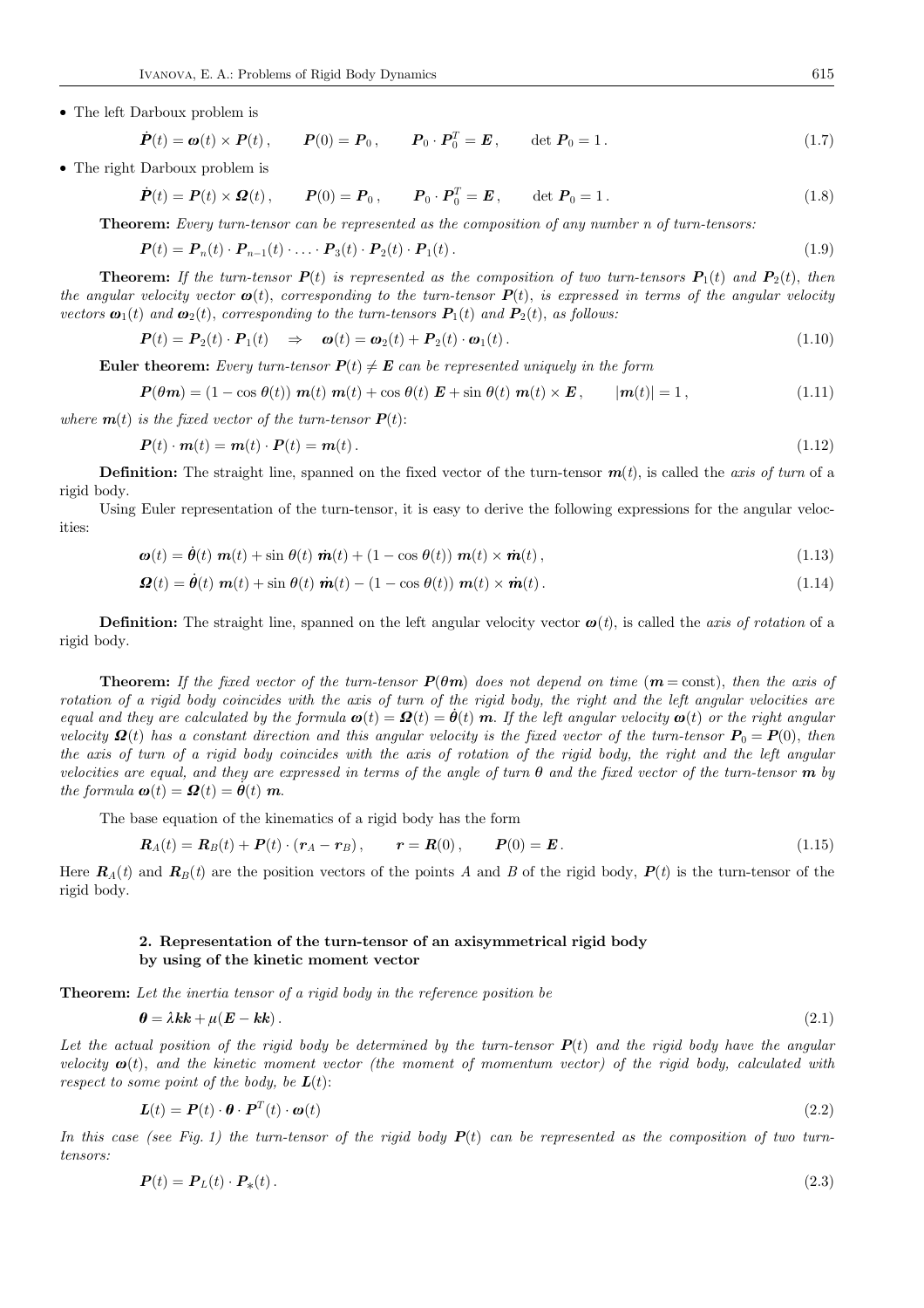The turn-tensor  $P_L(t)$  is determined by the kinetic moment vector of the rigid body  $L(t)$  as solution of the left Darboux problem:

$$
\dot{\boldsymbol{P}}_L(t) = \boldsymbol{\omega}_L(t) \times \boldsymbol{P}_L(t), \qquad \boldsymbol{\omega}_L(t) = \mu^{-1} \boldsymbol{L}(t), \qquad \boldsymbol{P}_L(0) = \boldsymbol{P}(0). \tag{2.4}
$$

The turn-tensor  $P_*(t)$  has the form

$$
\boldsymbol{P}_{*}(t) = (1 - \cos\beta(t)) \boldsymbol{k} \boldsymbol{k} + \cos\beta(t) \boldsymbol{E} + \sin\beta(t) \boldsymbol{k} \times \boldsymbol{E}
$$
\n(2.5)

where angle  $\beta(t)$  is expressed in terms of the right angular velocity corresponding to turn-tensor  $P_L(t)$ :

$$
\beta(t) = \int (\mu - \lambda) \lambda^{-1} \mathbf{k} \cdot \mathbf{\Omega}_L(t) dt, \qquad \mathbf{\Omega}_L(t) = \mathbf{P}_L^T(t) \cdot \mathbf{\omega}_L(t), \qquad \beta(0) = 0.
$$
 (2.6)



Fig. 1. The theorem of representation of the turn-tensor

P r o o f: Let us represent the turn-tensor of the rigid body  $P(t)$  as the composition of two turn-tensors:

$$
\boldsymbol{P}(t) = \boldsymbol{P}_L(t) \cdot \boldsymbol{P}_*(t) \,. \tag{2.7}
$$

Here  $P_{\rm L}(t)$  is the turn-tensor, that is defined by formulae (2.4), and  $P_{*}(t)$  is an unknown turn-tensor. Let us prove that  $P_*(t)$  has the form (2.5), (2.6). According to (1.10), the angular velocity, corresponding to the turn-tensor  $P(t)$ represented by (2.7), is calculated by the formula

$$
\boldsymbol{\omega}(t) = \boldsymbol{\omega}_L(t) + \boldsymbol{P}_L(t) \cdot \boldsymbol{\omega}_*(t) \tag{2.8}
$$

where  $\mathbf{\omega}_*(t)$  is the angular velocity, corresponding to turn-tensor  $\mathbf{P}_*(t)$ . On the other hand, according to formulae  $(2.1)$ ,  $(2.2)$ , the angular velocity  $\boldsymbol{\omega}_L(t)$  can be represented as

$$
\boldsymbol{\omega}_L(t) = \boldsymbol{P}(t) \cdot [(\lambda - \mu) \mu^{-1} \boldsymbol{k} \boldsymbol{k} + \boldsymbol{E}] \cdot \boldsymbol{P}^T(t) \cdot \boldsymbol{\omega}(t). \tag{2.9}
$$

Multiplying eq. (2.9) from the left through by  $\mathbf{P}^{T}(t)$  scalarly and substituting into it expressions (2.7), (2.8), we obtain

$$
(\lambda - \mu) \mu^{-1} \mathbf{k} (\mathbf{k} \cdot \mathbf{P}_*^T(t) \cdot \mathbf{\Omega}_L(t) + \mathbf{k} \cdot \mathbf{\Omega}_*(t)) + \mathbf{\Omega}_*(t) = 0.
$$
 (2.10)

Direction of vector  $\mathbf{\Omega}_{*}(t)$  is seen from (2.10) to be constant. Hence, vector  $\mathbf{\Omega}_{*}(t)$  can be represented as

$$
\mathbf{\Omega}_{*}(t) = \dot{\beta}(t) \mathbf{k}, \qquad \dot{\beta}(t) = (\mu - \lambda) \lambda^{-1} \mathbf{k} \cdot \mathbf{P}_{*}^{T}(t) \cdot \mathbf{\Omega}_{L}(t).
$$
\n(2.11)

According to formula (2.11) and the theorems above mentioned turn-tensor  $P_*(t)$  has the form (2.5). Hence  $\mathbf{k} \cdot \mathbf{P}_{*}^{T}(t) = \mathbf{k}$  and the angle  $\beta(t)$  is determined by formula (2.6).  $\Box$ 

Note: The theorem holds true if tensor  $\theta$  is not the tensor of inertia of a rigid body and even if quantities  $\lambda$ ,  $\mu$ are not constant.

# 3. The use of representation of the turn-tensor by the kinetic moment vector in rigid body dynamics problems

The second law of dynamics by Euler for a rigid body, having one fixed point, is formulated as follows:

$$
\dot{\mathbf{L}} = \mathbf{M}(\mathbf{P}, \mathbf{\omega}, t). \tag{3.1}
$$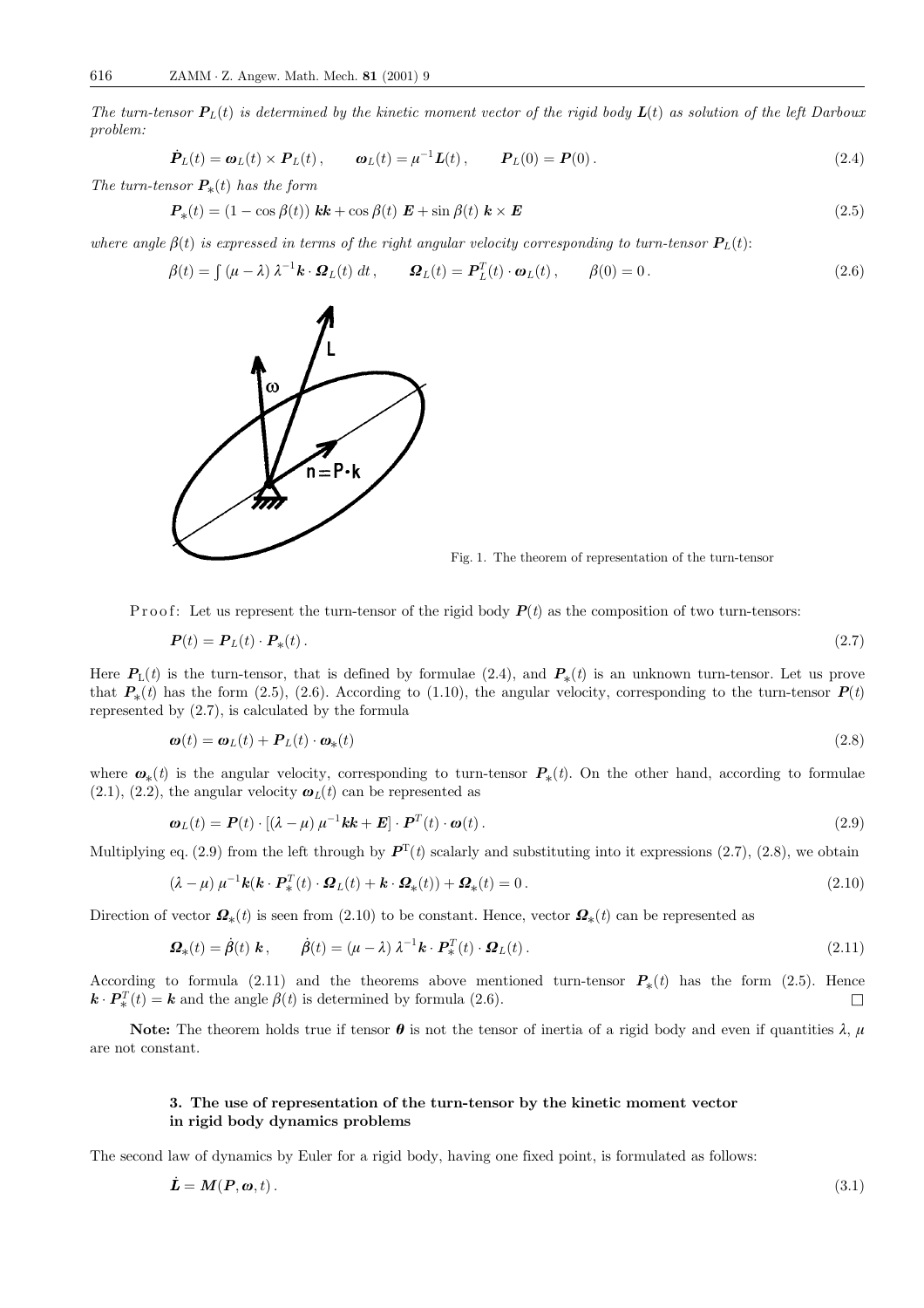If the inertia tensor of a rigid body is axisymmetrical then  $\psi$ , according to formulae (2.1)–(2.6)

$$
L = \mu \omega_L, \qquad P = P(P_L, \omega_L), \qquad \omega = \omega(P_L, \omega_L).
$$

Hence the second law of dynamics by Euler can be rewritten as

$$
(\mu \boldsymbol{\omega}_L) = \boldsymbol{M}(\boldsymbol{P}_L, \boldsymbol{\omega}_L, t). \tag{3.2}
$$

Using the formulation of the second law of dynamics by Euler in the form (3.2) is the most efficient way for solving problems of rigid body rotation under the action of the moments independent of the turns of the body around its axis of symmetry. In this case, eq. (3.2) becomes more simple as it does not include trigonometric functions of angle  $\beta$ :

$$
(\mu \omega_L) = M(n, \dot{n}, t), \qquad n = P_L \cdot k. \tag{3.3}
$$

Theorem: The motion of an axisymmetrical rigid body, having one fixed point, under the action of an external moment, independent of the turn of the body around its axis of symmetry and the angular velocity corresponding to this turn, differs from the motion of the spherical rigid body, having the same transverse moment of inertia, only by the additional rotation around its axis of symmetry.

The P roof of this theorem follows from the equation of the motion of a rigid body in the form (3.3) and the theorem of representation of the turn-tensor of an axisymmetrical rigid body  $(2.1)$ – $(2.6)$ .  $\Box$ 

As applied to some particular problems this theorem is known for a long time. For example, it has been stated in the book by E. T. WHITTAKER  $[12]$  as applied to the case of integrability by Lagrange. In the general form this theorem is stated for the first time.

#### 4. The rigid body dynamics problems, that can be reduced to the Darboux problem

The objective of this section is to show the use of the proposed representation of the turn-tensor for the solution of the concrete dynamics problems. Four problems will be considered below. Two of them (the problem of free rotation of a rigid body and the problem of the rigid body rotation taking account of the resistance proportional to the kinetic moment vector) have exact analytical solutions, that can be expressed in terms of elementary functions and visualized. These problems are considered to show as the known results are obtained by using the proposed representation of the turn-tensor. Two other problems (the problem of the rigid body rotation under the action of the moment directed along the axis of symmetry of the body and the problem of the rigid body rotation under the action of the constantly directed moment) are interesting because the method of their solving, based on using proposed representation of the turn-tensor, allows to expose analogy between these problems. The analogy consists in the fact that both the problems can be reduced to the Darboux problem (the former one can be reduced to the right Darboux problem, the latter one can be reduced to the left Darboux problem), and moreover the right angular velocity in the former problem and the left angular velocity in the latter problem are the same. In the case of constant magnitudes of the external moments the analogy has practical importance, as the latter problem has not been solved up to now and a solution of the former problem is known [8].

4.1 The rotation of a free axisymmetrical rigid body (see Fig. 2)

The problem is formulated as follows:

$$
\dot{\mathbf{L}} = 0, \qquad \mathbf{L}(0) = \mathbf{L}_0, \qquad \mathbf{P}(0) = \mathbf{E}. \tag{4.1}
$$



Fig. 2. Free rigid body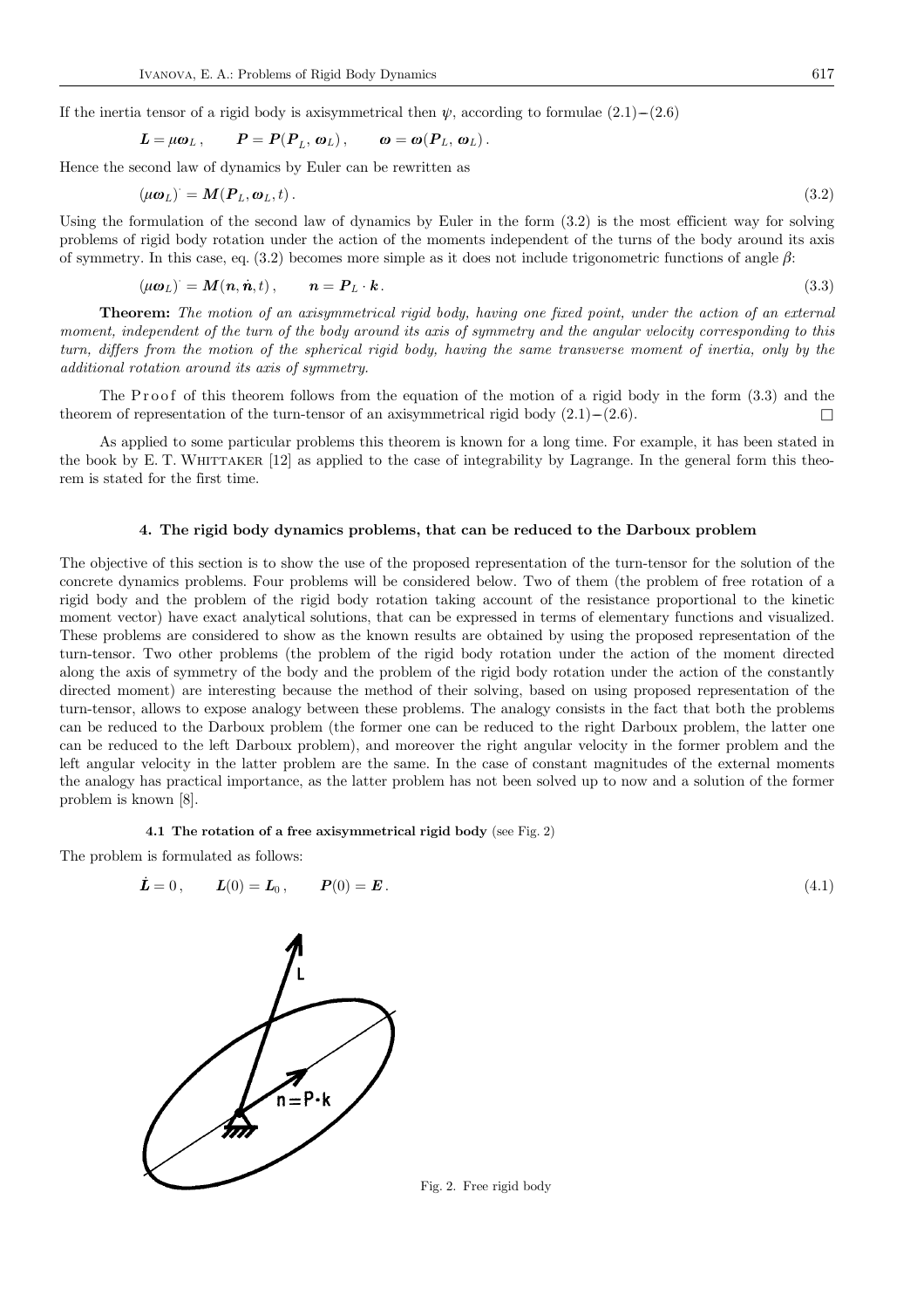Using (3.2), the problem can be reformulated as

$$
\dot{\boldsymbol{\omega}}_L = 0, \qquad \boldsymbol{\omega}_L(0) = \mu^{-1} \boldsymbol{L}_0. \tag{4.2}
$$

After integrating eq. (4.2), the problem is reduced to the left Darboux problem

$$
\dot{\boldsymbol{P}}_L = \boldsymbol{\omega}_L \times \boldsymbol{P}_L, \qquad \boldsymbol{\omega}_L = \mu^{-1} \boldsymbol{L}_0, \qquad \boldsymbol{P}_L(0) = \boldsymbol{E}. \tag{4.3}
$$

The solution of the Darboux problem (4.3) is

$$
\boldsymbol{P}_L = \boldsymbol{P}_L(\psi \boldsymbol{l}), \qquad \psi = \mu^{-1} L_0 t, \qquad \boldsymbol{l} = \boldsymbol{L}_0 / L_0, \qquad L_0 = |\boldsymbol{L}_0| \,. \tag{4.4}
$$

According to  $(2.3)$ – $(2.6)$ , the turn-tensor of the body can be represented as

$$
\boldsymbol{P} = \boldsymbol{P}_L(\psi \boldsymbol{l}) \cdot \boldsymbol{P}_*(\beta \boldsymbol{k}), \qquad \beta = (\lambda^{-1} - \mu^{-1}) \boldsymbol{k} \cdot \boldsymbol{L}_0 t \,. \tag{4.5}
$$

The turn-tensor  $P_L$  describes the precession of the rigid body around the kinetic moment vector. The turn-tensor  $P_*(\beta k)$  describes the rotation of the rigid body around its axis of symmetry.

# 4.2 Rotation of an axisymmetrical rigid body taking account of the resistance proportional

```
to the kinetic moment vector (see Fig. 3)
```
The problem is formulated as follows:

$$
\dot{\mathbf{L}} = -k\mathbf{L}, \qquad \mathbf{L}(0) = \mathbf{L}_0, \qquad \mathbf{P}(0) = \mathbf{E}. \tag{4.6}
$$

Using (3.2), the problem can be reformulated as

$$
\dot{\boldsymbol{\omega}}_L = -k \boldsymbol{\omega}_L \,, \qquad \boldsymbol{\omega}_L(0) = \mu^{-1} \boldsymbol{L}_0 \,. \tag{4.7}
$$

Having solved the differential equation (4.7), the problem is reduced to the left Darboux problem

$$
\dot{\boldsymbol{P}}_L = \boldsymbol{\omega}_L \times \boldsymbol{P}_L, \qquad \boldsymbol{\omega}_L = \mu^{-1} \boldsymbol{L}_0 \,\mathrm{e}^{-kt}, \qquad \boldsymbol{P}_L(0) = \boldsymbol{E}. \tag{4.8}
$$

The solution of the Darboux problem (4.8) is

$$
\mathbf{P}_L = \mathbf{P}_L(\psi \mathbf{l}), \qquad \psi = (k\mu)^{-1} L_0(1 - e^{-kt}), \qquad \mathbf{l} = \mathbf{L}_0/L_0, \qquad L_0 = |\mathbf{L}_0|.
$$
\n
$$
\text{According to (2.3)-(2.6), the turn-tensor of the body can be represented as}
$$
\n
$$
\tag{4.9}
$$

$$
\boldsymbol{P} = \boldsymbol{P}_L(\psi \boldsymbol{l}) \cdot \boldsymbol{P}_*(\beta \boldsymbol{k}), \qquad \beta = (\mu - \lambda) \lambda^{-1} \boldsymbol{k} \cdot \boldsymbol{l} \psi. \tag{4.10}
$$

The turn-tensor  $P_L(\psi l)$  describes the rotation of the axis of symmetry of the body around the constantly directed kinetic moment vector. The turn-tensor  $P_*(\beta k)$  characterizes the rotation of the body around its axis of symmetry.

# 4.3 Rotation of an axisymmetrical rigid body under the action of the moment directed along the axis of symmetry of the body (see Fig. 4)

The problem is formulated as follows:

$$
\dot{\mathbf{L}} = M(t) \, \mathbf{n} \,, \qquad \mathbf{n} = \mathbf{P} \cdot \mathbf{k} \,. \tag{4.11}
$$

In the form (3.2) the problem is formulated as

$$
\mu \dot{\boldsymbol{\omega}}_L = M(t) \, \boldsymbol{n} \,, \qquad \boldsymbol{n} = \boldsymbol{P}_L \cdot \boldsymbol{k} \,. \tag{4.12}
$$

Multiplying eq. (4.12) from the left through by  $\mathbf{P}_L^T$  and taking into account relations (1.4), (1.5), we obtain

$$
\mu \dot{\Omega}_L = M(t) \mathbf{k} \,. \tag{4.13}
$$





Fig. 3. Resistance:  $M = -kL$  Fig. 4. The external moment:  $M = Mn$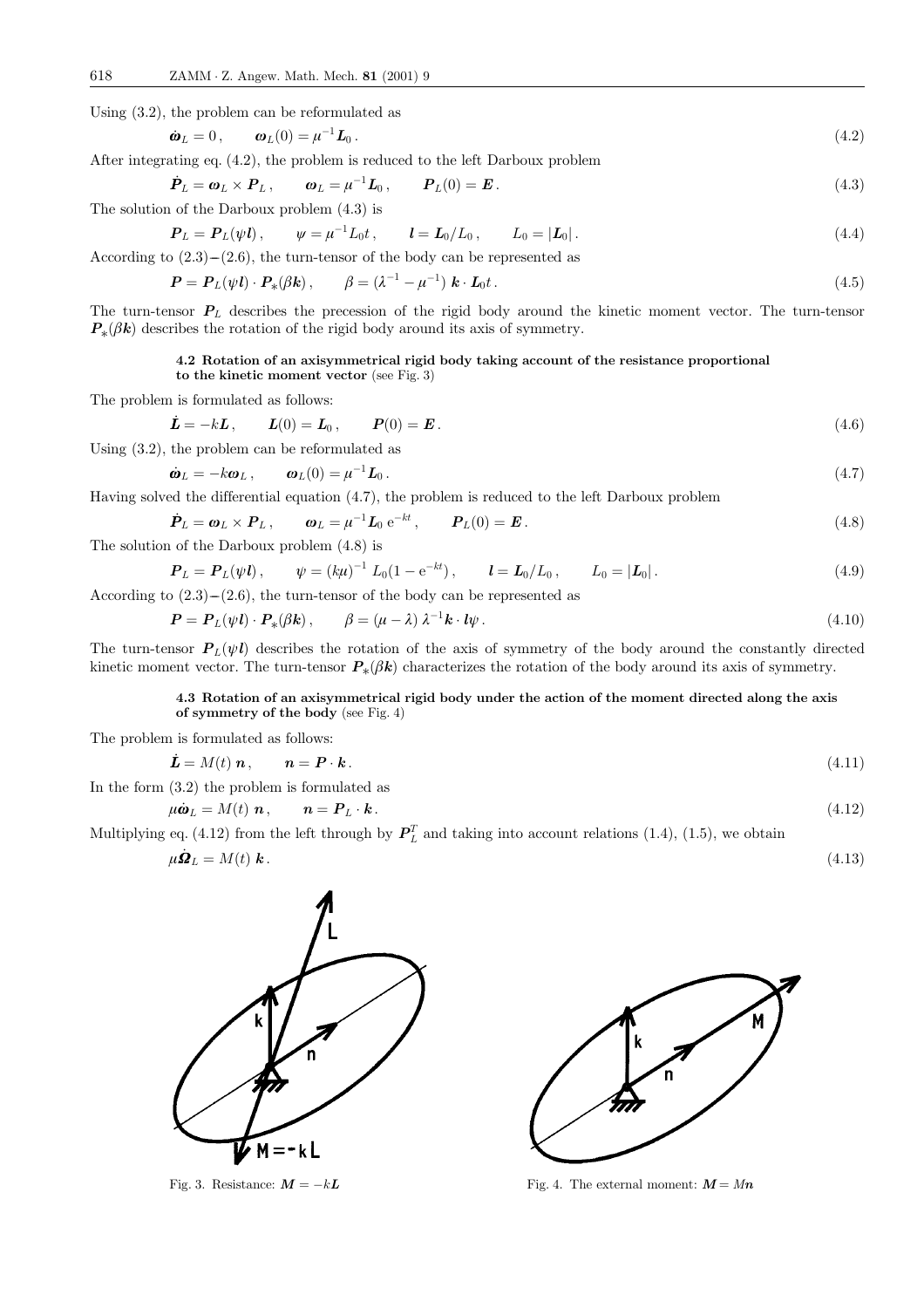The following manipulations have been done:

$$
\boldsymbol{P}_L^T \cdot \dot{\boldsymbol{\omega}}_L = \dot{\boldsymbol{\omega}}_L \cdot \boldsymbol{P}_L = (\boldsymbol{\omega}_L \cdot \boldsymbol{P}_L)^{\cdot} - \boldsymbol{\omega}_L \cdot \dot{\boldsymbol{P}}_L = (\boldsymbol{P}_L^T \cdot \boldsymbol{\omega}_L)^{\cdot} - \boldsymbol{\omega}_L \cdot (\boldsymbol{\omega}_L \times \boldsymbol{P}_L) = \dot{\boldsymbol{\Omega}}_L.
$$

After integrating  $(4.13)$ , we have

$$
\boldsymbol{\Omega}_L = \mu^{-1} \int\limits_0^t M(t) \, dt \, \boldsymbol{k} + \boldsymbol{\Omega}_{L0} \,. \tag{4.14}
$$

Thus, the problem is reduced to the right Darboux problem

$$
\dot{\boldsymbol{P}}_L = \boldsymbol{P}_L \times \boldsymbol{\Omega}_L, \qquad \boldsymbol{P}_L(0) = \boldsymbol{E}. \tag{4.15}
$$

When the turn-tensor  $P_L$  has been found, the turn-tensor of the body P can be determined by formulae  $(2.3)$ – $(2.6)$ ; that gives a complete solution of the problem. Let us discuss the solution of the Darboux problem (4.14), (4.15) in two particular cases.

1. At the instant  $t = 0$  the angular velocity of the rigid body is directed along its axis of symmetry. Then

$$
\Omega_L = \mu^{-1} \left( \int_0^t M(t) dt + L_0 \right) \mathbf{k}.
$$
\n(4.16)

In this case the turn-tensor of the body (2.3) takes the form  $P = P_L(\psi k) \cdot P_*(\beta k)$ , where  $\beta$  and  $\psi$  are related by  $\beta = (\mu - \lambda) \lambda^{-1} \psi \text{ and } \psi = \int_{0}^{\tau}$  $\int\limits_{0}^{\mathbf{t}} \mathbf{k} \cdot \mathbf{\Omega}_{L} dt$ . Hence

$$
\boldsymbol{P} = \boldsymbol{P}(\boldsymbol{\theta}\mathbf{k}), \qquad \theta = \lambda^{-1} \left( \int_{0}^{t} \int_{0}^{t} M(t) dt dt + L_0 t \right). \tag{4.17}
$$

2. The magnitude of the external moment is constant. Then the right angular velocity (4.14) becomes a linear function of time:

$$
\Omega_L = \mu^{-1} M t k + \Omega_{L0} \tag{4.18}
$$

This case has been studied in the book by A. I. LURIE [8], where the discussed dynamics problem is reduced to Darboux problem and the obtained Darboux problem is reduced to the equation by Weber.

#### 4.4 Rotation of an axisymmetrical rigid body under the action of a constantly directed moment (see Fig. 5)

The problem is formulated as follows:

$$
\dot{\mathbf{L}} = M(t) \mathbf{m}, \qquad \mathbf{m} = \text{const}, \qquad |\mathbf{m}| = 1, \qquad \mathbf{P}(0) = \mathbf{E}.
$$
\n(4.19)

In general case the direction of the external moment does not coincide with the direction of the axis of symmetry of the body at the instant  $t = 0$ . Using (3.2), the problem can be rewritten in the form

$$
\mu \dot{\boldsymbol{\omega}}_L = M(t) \ \boldsymbol{m}, \qquad \boldsymbol{m} = \text{const}, \qquad |\boldsymbol{m}| = 1. \tag{4.20}
$$

After integrating  $(4.20)$ , we have

$$
\boldsymbol{\omega}_L = \mu^{-1} \left( \int_0^t M(t) dt \ \boldsymbol{m} + \boldsymbol{L}_0 \right). \tag{4.21}
$$

As a result, the problem is reduced to the left Darboux problem

$$
\dot{\boldsymbol{P}}_L = \boldsymbol{\omega}_L \times \boldsymbol{P}_L, \qquad \boldsymbol{P}_L(0) = \boldsymbol{E}. \tag{4.22}
$$



Fig. 5. The constantly directed external moment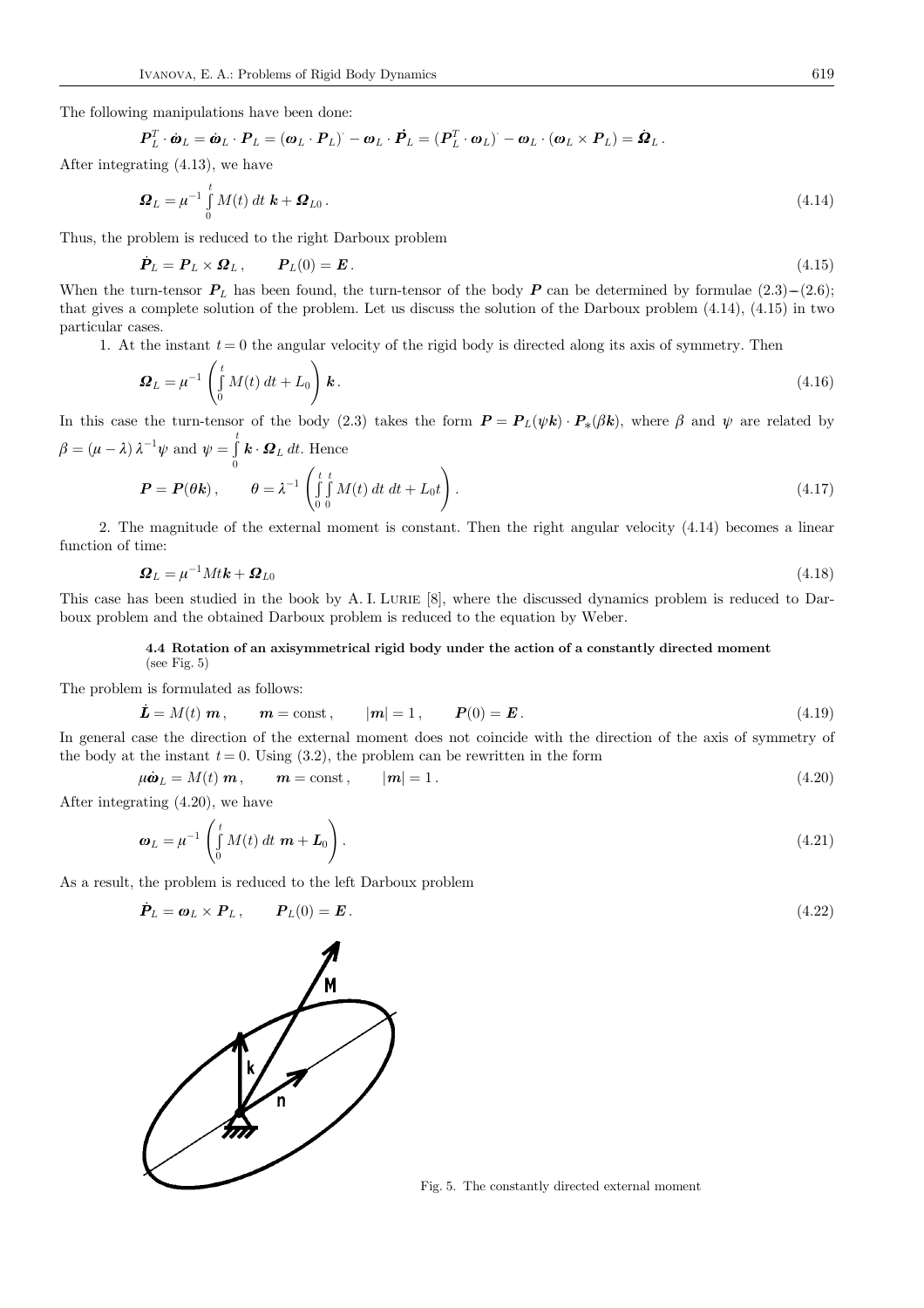When the turn-tensor  $P_L$  has been found, the turn-tensor of the rigid body P can be expressed in terms of  $P_L$  by formulae  $(2.3)$ – $(2.6)$ . Let us consider two particular cases of the Darboux problem  $(4.21)$ – $(4.22)$ .

1. At the instant  $t = 0$  the direction of the kinetic moment vector coincides with the direction of the external moment. Then

$$
\boldsymbol{\omega}_L = \mu^{-1} \left( \int_0^t M(t) dt + L_0 \right) \boldsymbol{m} \,. \tag{4.23}
$$

The solution of the Darboux problem (4.22), (4.23) takes the form

$$
\boldsymbol{P}_L = \boldsymbol{P}_L(\psi \boldsymbol{m}), \qquad \psi = \mu^{-1} \left( \int_0^t \int_0^t M(t) \, dt \, dt + L_0 t \right). \tag{4.24}
$$

According to  $(2.3)$ – $(2.6)$ , the turn-tensor of the body can be represented in the form

$$
\boldsymbol{P} = \boldsymbol{P}_L(\psi \boldsymbol{m}) \cdot \boldsymbol{P}_*(\beta \mathbf{k}), \qquad \beta = (\mu - \lambda) \lambda^{-1} \mathbf{k} \cdot \boldsymbol{m} \psi. \tag{4.25}
$$

The rigid body moves as follows. The axis of symmetry of the body rotates around the external moment. The angle between the axis of symmetry of the body and the external moment is constant. Moreover, the body rotates around its axis of symmetry. The angle of spin of the body differs from the angle of precession to a constant multiplier.

2. The magnitude of the external moment is constant. In this case the left angular velocity (4.21) becomes a linear function of time:

$$
\boldsymbol{\omega}_L = \mu^{-1}(\boldsymbol{M}t + \boldsymbol{L}_0). \tag{4.26}
$$

The solution of the left Darboux problem (4.22), (4.26) can be expressed in terms of the solution of the right Darboux problem (4.15), (4.18), that takes place in the problem of the rigid body rotation under the action of the moment, directed along its axis of symmetry, and the solution of that is known.

**Theorem:** Let the turn-tensors  $P$  and  $P_*$  be respectively solutions of the right and the left Darboux problems

$$
\dot{\boldsymbol{P}} = \boldsymbol{P} \times \boldsymbol{\Omega} , \qquad \boldsymbol{P}(0) = \boldsymbol{E} ; \qquad \dot{\boldsymbol{P}}_* = \boldsymbol{\omega}_* \times \boldsymbol{P}_* , \qquad \boldsymbol{P}_*(0) = \boldsymbol{E} . \tag{4.27}
$$

If the angular velocities  $\boldsymbol{\omega}_*$  and  $\boldsymbol{\Omega}$  are related by  $\boldsymbol{\omega}_* = -\boldsymbol{\Omega}$ , then the turn-tensor  $\boldsymbol{P}_*$  is reversed to the turn-tensor  $P: P_* = P^T.$ 

To prove the theorem it is sufficient to use the Euler representation of the turn-tensor  $(1.11)$ ,  $(1.12)$  and the expressions for the angular velocities (1.13), (1.14).  $\Box$ 

### 5. The rotation of a free axisymmetrical rigid body in the resisting medium

In the previous section we discussed some problems that were solved by the method based on reduction of the dynamics problem to the Darboux problem. This method is efficient for some particular cases only. In case of an arbitrary angular velocity vector the solution of the Darboux problem is very difficult and a reduction of the dynamics problem to a corresponding Darboux problem does not simplify the solution. The majority of rigid body dynamics problems cannot be reduced to the Darboux problem. To solve these problems, we must integrate the dynamics and the kinematics equations simultaneously. However, there exist problems that can be reduced to the Darboux problem, but where nevertheless a simultaneous integration of the system of dynamics and kinematics equations is the more efficient method of their solving. One such problem is discussed in this section.

An axisymmetrical rigid body is considered. The mass center of the body is fixed. Free rotation of the rigid body, taking account of the resistance of surrounding medium, is studied. Interaction between the rigid body and the surrounding medium is simulated by the moment of the linear viscous friction  $\mathbf{M}_{vf} = -\mathbf{K}_{vf} \cdot \mathbf{\omega}$  (see Fig. 6). The tensor of viscous friction  $K_{vf}$  is supposed to be axisymmetrical and coaxial with the inertia tensor of the rigid body. The accepted assumptions give the following formulation of the problem:

$$
\dot{\boldsymbol{L}} = -\boldsymbol{K}_{vf} \cdot \boldsymbol{\omega} \,, \qquad \boldsymbol{K}_{vf} = k_3 \boldsymbol{n} \boldsymbol{n} + k_{12} (\boldsymbol{E} - \boldsymbol{n} \boldsymbol{n}) \,, \qquad \boldsymbol{n} = \boldsymbol{P} \cdot \boldsymbol{k} \,, \tag{5.1}
$$

The discussed problem in the same formulation was studied for the first time in the book by K. Magnus [10]. A particular case of this problem, when  $K_{vf} = kE$ , was studied earlier in the book by R. GRAMMEL [3]. (From the point of view of mathematical complexity of a problem, there is no principal difference between the spherical and the axisymmetrical tensors of friction.) In the books by Grammel and Magnus the discussed problem is reduced to the right Darboux problem. However, the obtained Darboux problem is not solved in these books.

Let us consider an alternative approach to the solution of the discussed problem. Let us reformulate the problem in the form (3.2):

$$
\dot{\boldsymbol{\omega}}_L = -k_{12}\mu^{-1}\boldsymbol{\omega}_L + (k_{12}\mu^{-1} - k_3\lambda^{-1})\left(\boldsymbol{\omega}_L \cdot \boldsymbol{n}\right) \boldsymbol{n}, \qquad \dot{\boldsymbol{n}} = \boldsymbol{\omega}_L \times \boldsymbol{n}. \tag{5.2}
$$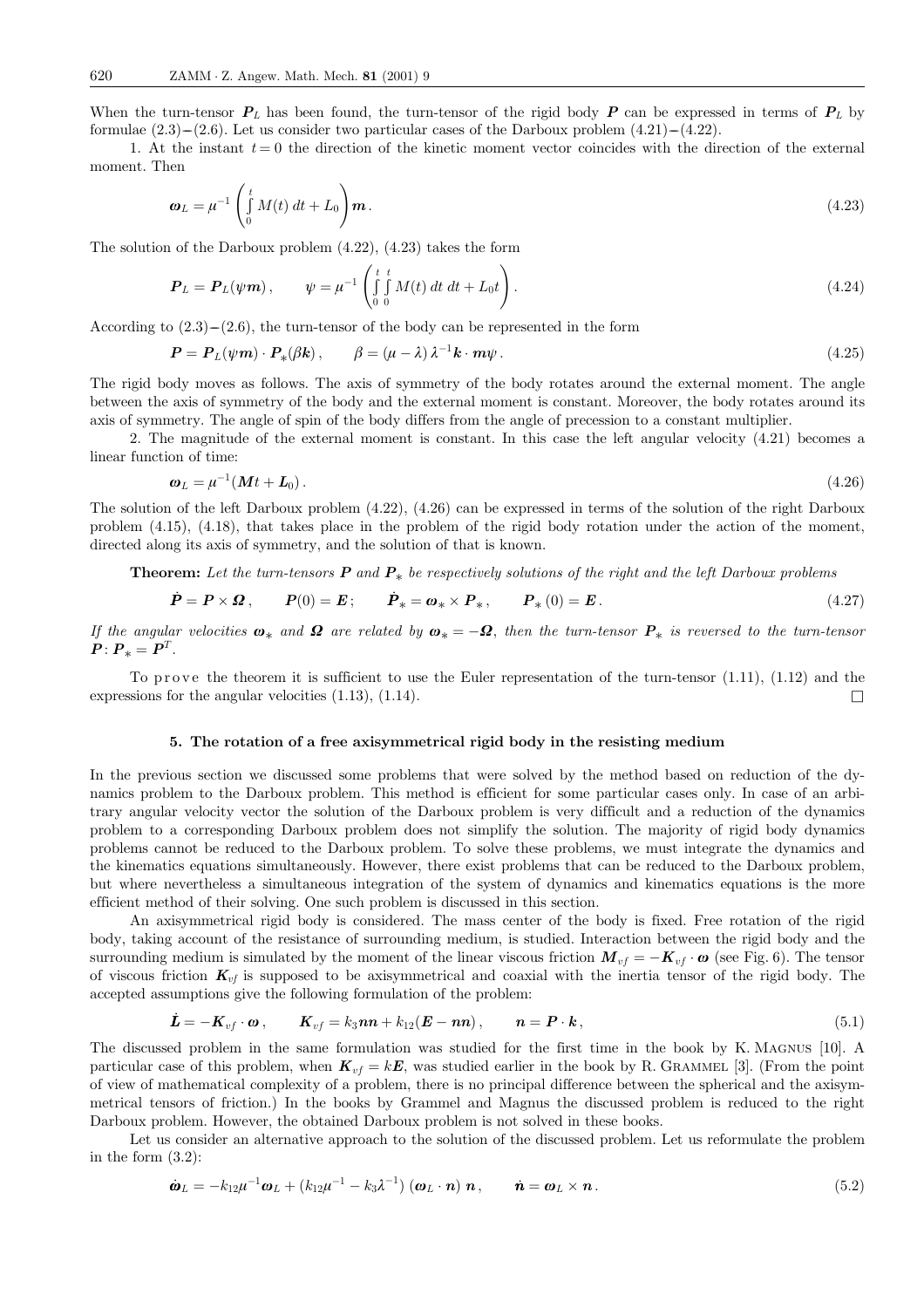

Fig. 6. Resistance:  $\mathbf{M} = -\mathbf{K}_{vf} \cdot \mathbf{\omega}$ 

It is easy to show that the scalar equation

$$
(\boldsymbol{\omega}_L \cdot \boldsymbol{n}) = -k_3 \lambda^{-1} (\boldsymbol{\omega}_L \cdot \boldsymbol{n}) \tag{5.3}
$$

characterizing the rotation of the body around its axis of symmetry follows from the eqs. (5.2). Eq. (5.3) can be integrated. This allows to express vector  $n$ , defining the direction of the axis of symmetry of the body, in terms of vector  $\boldsymbol{\omega}_L$ :

$$
\boldsymbol{n} = \frac{\dot{\boldsymbol{\omega}}_L + k_{12}\mu^{-1}\boldsymbol{\omega}_L}{\left(k_{12}\mu^{-1} - k_3\lambda^{-1}\right)\left(\boldsymbol{\omega}_L \cdot \boldsymbol{n}\right)}, \qquad \boldsymbol{\omega}_L \cdot \boldsymbol{n} = \mu^{-1}\boldsymbol{k} \cdot \boldsymbol{L}_0 \,\mathrm{e}^{-(k_3/\lambda)\,t} \,. \tag{5.4}
$$

Thus, if vector  $\boldsymbol{\omega}_L$  is known, eqs. (5.4) give a complete solution of the problem: the first equation defines the motion of the axis of symmetry of the body, the second one characterizes the rotation of the body around its axis of symmetry. Vector  $\boldsymbol{\omega}_L$  can be found as solution of the nonlinear differential equation of the second order, that follows from system (5.2):

$$
\ddot{\boldsymbol{\omega}}_L + \left(\frac{k_3}{\lambda} + \frac{k_{12}}{\mu}\right) \dot{\boldsymbol{\omega}}_L + \frac{k_3 k_{12}}{\lambda \mu} \boldsymbol{\omega}_L = \boldsymbol{\omega}_L \times \dot{\boldsymbol{\omega}}_L. \tag{5.5}
$$

It is easy to show that the differential equation of the third order and the first integral

$$
\ddot{\omega}_{L} + 2\left(\frac{k_{3}}{\lambda} + \frac{k_{12}}{\mu}\right)\ddot{\omega}_{L} + \left[\left(\frac{k_{3}}{\lambda} + \frac{k_{12}}{\mu}\right)^{2} + \frac{k_{3}k_{12}}{\lambda\mu} + \omega_{L}^{2}\right]\dot{\omega}_{L} + \left[\frac{k_{3}k_{12}}{\lambda\mu}\left(\frac{k_{3}}{\lambda} + \frac{k_{12}}{\mu}\right) - \frac{(\omega_{L}^{2})}{2}\right]\omega_{L} = 0,
$$
\n
$$
\omega_{L}^{2} = \mu^{-2}[(\mathbf{k} \cdot \mathbf{L}_{0})^{2} e^{-(2k_{3}/\lambda)t} + (L_{0}^{2} - (\mathbf{k} \cdot \mathbf{L}_{0})^{2}) e^{-(2k_{12}/\mu)t}]
$$
\n(5.6)

follows from eq. (5.5). Taking into account the expression for  $\omega_L^2$ , the differential equation of the third order can be considered as a linear equation with variable coefficients in  $\omega_L$ . Let us look for the solution of the differential equation (5.6) in the form of series

$$
\boldsymbol{\omega}_L = \sum_{n=0}^{\infty} \sum_{m=0}^{\infty} \boldsymbol{C}_{nm} \; \mathrm{e}^{-(nk_3/\lambda + mk_{12}/\mu)t} \,. \tag{5.7}
$$

Substituting series (5.7) into eq. (5.6) and equating to zero coefficients at the exponentials to different powers, we obtain the following results:

$$
\omega_{L}(t) = AR_{10}(t) + BR_{01}(t) + DR_{11}(t),
$$
\n
$$
R_{pq}(t) = \sum_{n=p}^{\infty} \sum_{m=q}^{\infty} C_{nm} e^{-(nk_{3}/\lambda + mk_{12}/\mu)t},
$$
\n
$$
p = 1, q = 0 \Rightarrow n \text{ odd}, m \text{ even},
$$
\n
$$
p = 0, q = 1 \Rightarrow n \text{ even}, m \text{ odd},
$$
\n
$$
p = 1, q = 1 \Rightarrow n, m \text{ odd},
$$
\n
$$
C_{10} = 1, C_{01} = 1, C_{11} = 1,
$$
\n
$$
C_{nm} = -\frac{L_{3}K(n-3,m) C_{n-2,m} + L_{12}K(n,m-3) C_{n,m-2}}{\mu^{2}K(n-1,m-1)[K(n,m) K(n-1,m-1) + K]}
$$
\n
$$
K(i,j) = \frac{ik_{3}}{\lambda} + \frac{jk_{12}}{\mu}, K = \frac{k_{3}k_{12}}{\lambda\mu}, L_{3} = (k \cdot L_{0})^{2}, L_{12} = L_{0}^{2} - (k \cdot L_{0})^{2}.
$$
\n(5.8)